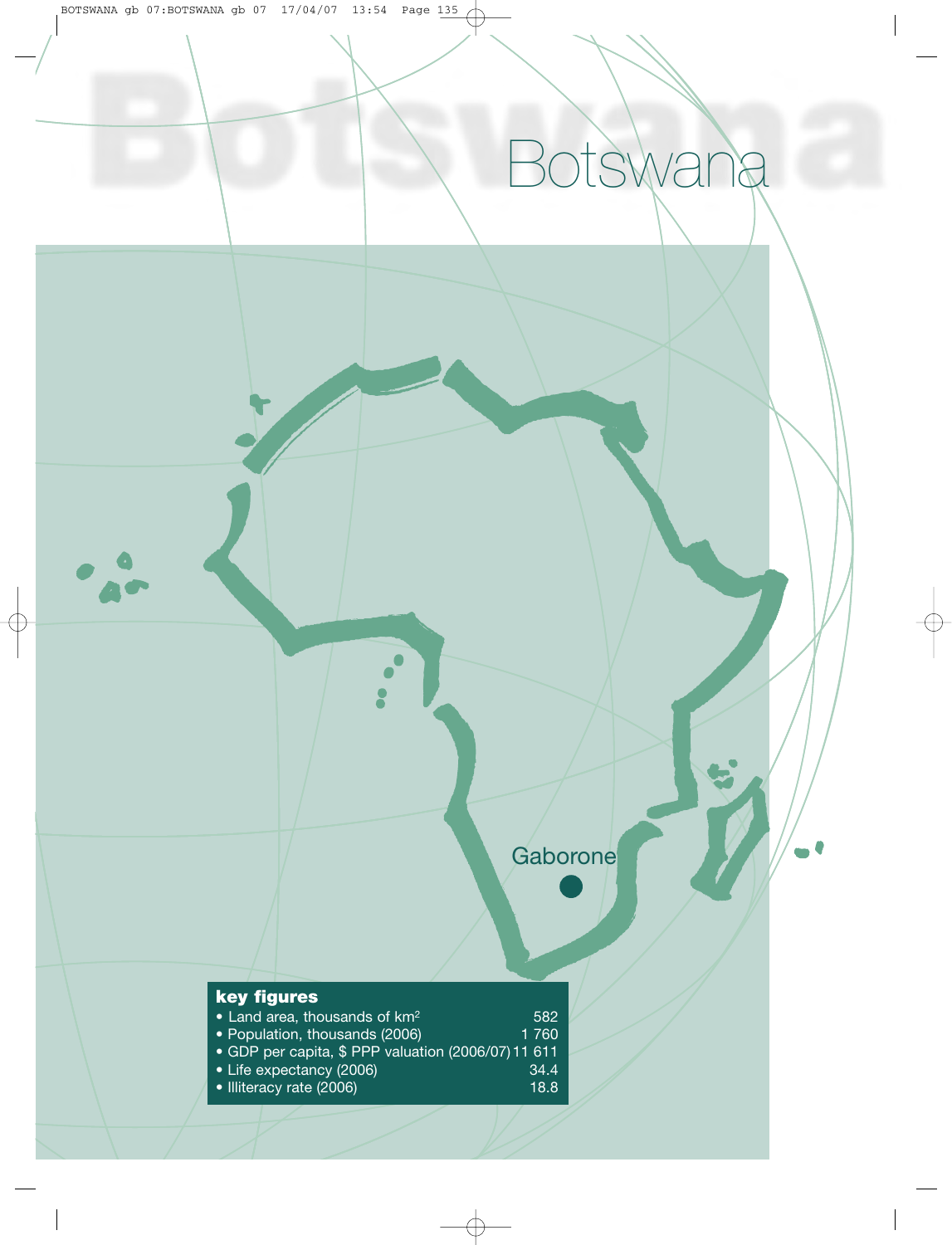# Botswana

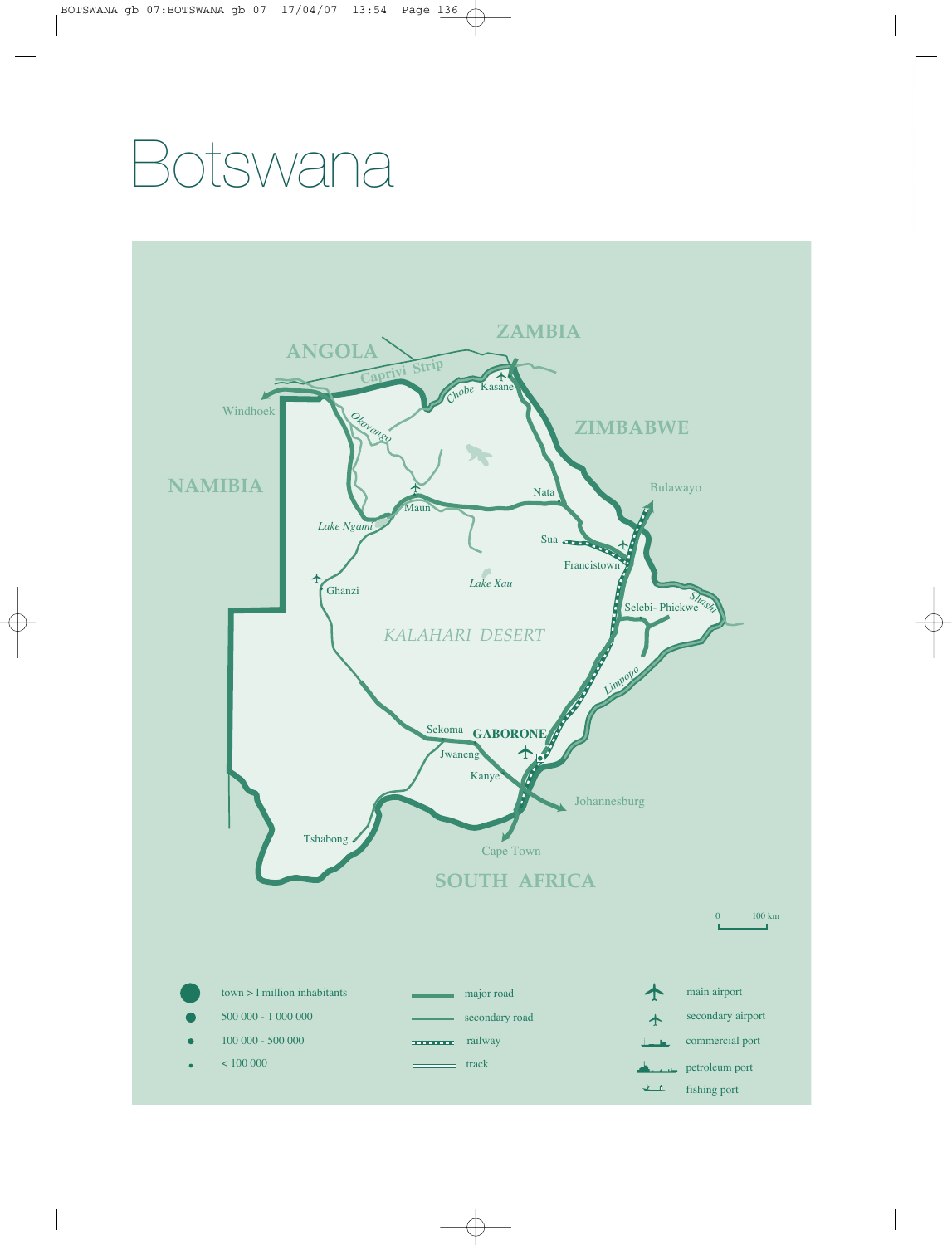**M**ACROECONOMIC STABILITY and prudent use of diamond export earnings have catapulted Botswana, a low-income country half a century ago, to its current status as an upper middle-income country. Real GDP growth has averaged more than 9 per cent annually over most of the past four decades. Although there was a lull in economic performance starting in the late 1990s, economic growth has picked up in the last two years. In 2004/05 and 2005/06 real GDP grew by 8.3 per cent and 4.2 per cent respectively.

Efforts to create a more diversified economy, however, have so far had little success, with mining – largely diamonds – still accounting for a large share of domestic output and almost all exports. The government remains committed to reducing dependence on mining and has recently initiated new measures to improve the business climate and export

competitiveness. The new National Development Plans (NDPs), the budget and the Vision 2016 document have all emphasised the need to diversify the economy. The other major policy priorities are poverty, unemployment and

**Excessive dependence on the mining sector and the HIV/AIDS pandemic continues to threaten human development and economic growth.**

HIV/AIDS. The strategies identified in the Mid-Term Review of National Development Plan 9 (NDP9, covering 2003-09) are all aimed at addressing these challenges in more innovative ways.

The HIV/AIDS pandemic remains the biggest threat to human development and economic growth



Figure 1 **- Real GDP Growth and Per Capita GDP** (\$ PPP at current prices)

**Source:** IMF and National Institute of Statistics data; estimates (e) and projections (p) based on authors' calculations.

http://*[dx.doi.org/10.1787/844335603130](http://dx.doi.org/10.1787/844335603130)*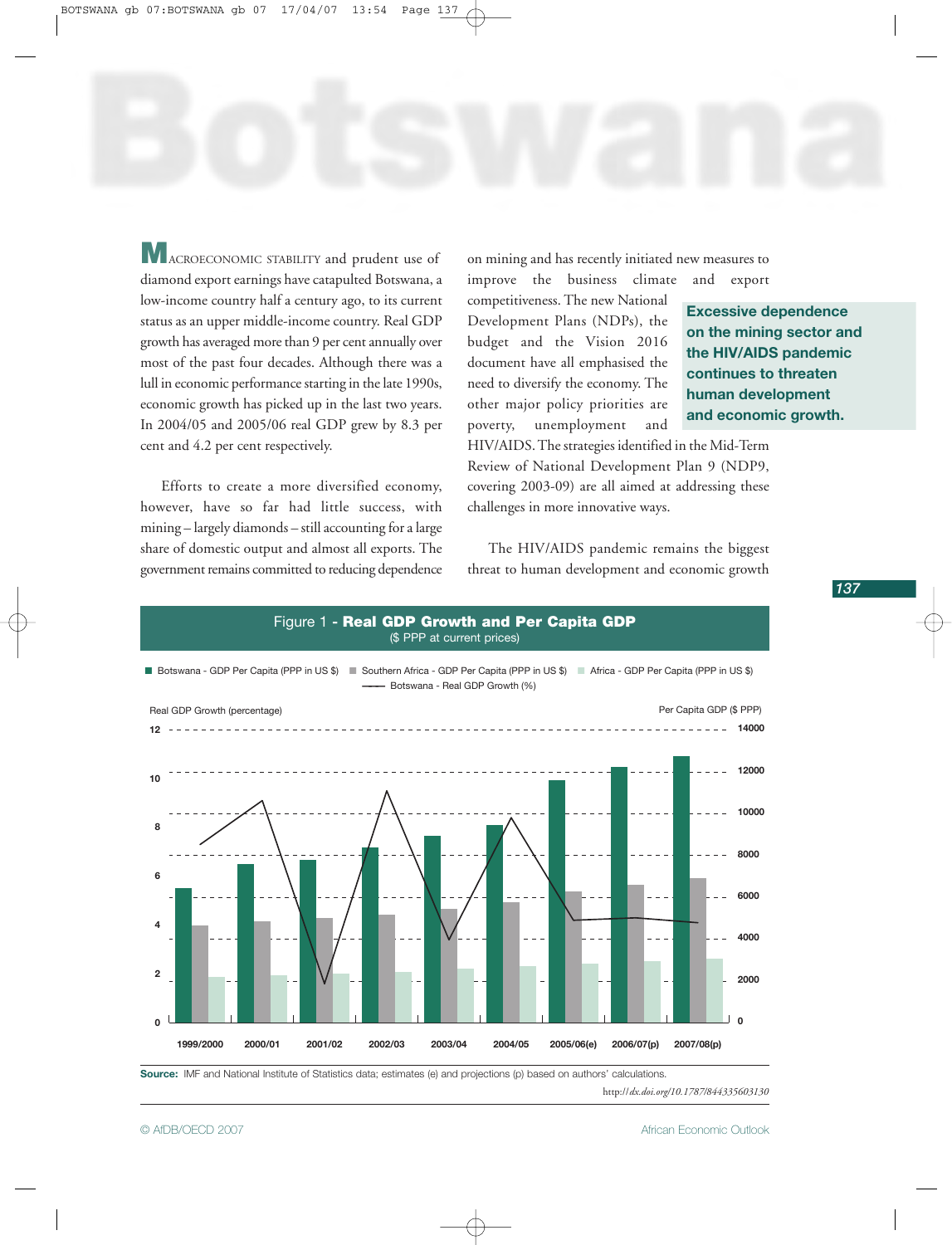in Botswana. The proportion of people infected with HIV is still one of the highest in the world. The government remains committed to finding innovative ways to address the problem, however, through research, early detection, new treatment therapies, free antiretroviral therapy, free testing and ongoing vaccine trials. The efforts of Botswana's government are complemented by the African Comprehensive HIV/AIDS Partnership, which is a collaborative scheme between the government of Botswana, the Bill and Melinda Gates Foundation and the Merck Foundation. This scheme is expected to continue until 2009.

## **Recent Economic Developments**

Economic growth in Botswana, though on average quite good, has exhibited considerable volatility in recent years. Real GDP growth accelerated from 3.4 per cent in 2003/04 to 8.3 per cent in 2004/05, but then decelerated to 4.2 per cent in 2005/06. The slowdown in 2005/06 is, however, the result of appropriate restraint in government expenditure and credit to the private sector. Growth is expected to stabilise at the 4 per cent level in 2007 and 2008.

The high growth performance in fiscal year 2004/05 was attributable to the mining sector, which grew by 18.2 per cent during the year, as opposed to just 0.3 per cent in 2003/04. The impressive performance of the mining sector reflected increased diamond production in the second half of 2004, making up for lower production in the first half of the year. Non-mining GDP, in contrast, grew at the lower rate of 1.9 per

cent in 2004/05, representing a considerable decline from the 5.6 per cent recorded in the preceding year. Services were the leading sector in 2004/05, notably the transport sector, which recorded growth of 5.6 per cent, and business services, 4.1 per cent. Agriculture grew at a moderate 3.3 per cent while manufacturing registered growth of just under 3 per cent.

The mining sector, dominated by diamonds, contributed over 43 per cent to real GDP in 2005/06. The services sector, which accounts for 38 per cent of GDP overall, includes general government services (15.6 per cent of GDP), financial services (9.2 per cent), and wholesale and retail trade, including hotels and restaurants (9.1 per cent). Tourism, although it contributes only around 4 per cent to GDP, continues to be Botswana's second-largest source of foreign exchange earnings after diamonds.

Agriculture, which was the largest sector in the 1960s, contributed only 2 per cent of GDP in 2005/06. Agricultural production was adversely affected in 2005 by inadequate rainfall and drought, which hampered production of food crops. The share of manufacturing in total domestic output has also exhibited a declining trend. In 2005/06, the share of manufacturing in GDP was 3 per cent, in contrast to 8 per cent during the 1970s.Various government initiatives, including those of the Botswana Export Development and Investment Agency (BEDIA), have failed to spur diversification.

Although the share of total domestic investment declined to 34.8 per cent of GDP in 2004/05, from 43.2 per cent in the preceding year, largely on account



**Source:** Authors' estimates based on National Institute of Statistics data.

http://*[dx.doi.org/10.1787/257607704432](http://dx.doi.org/10.1787/257607704432)*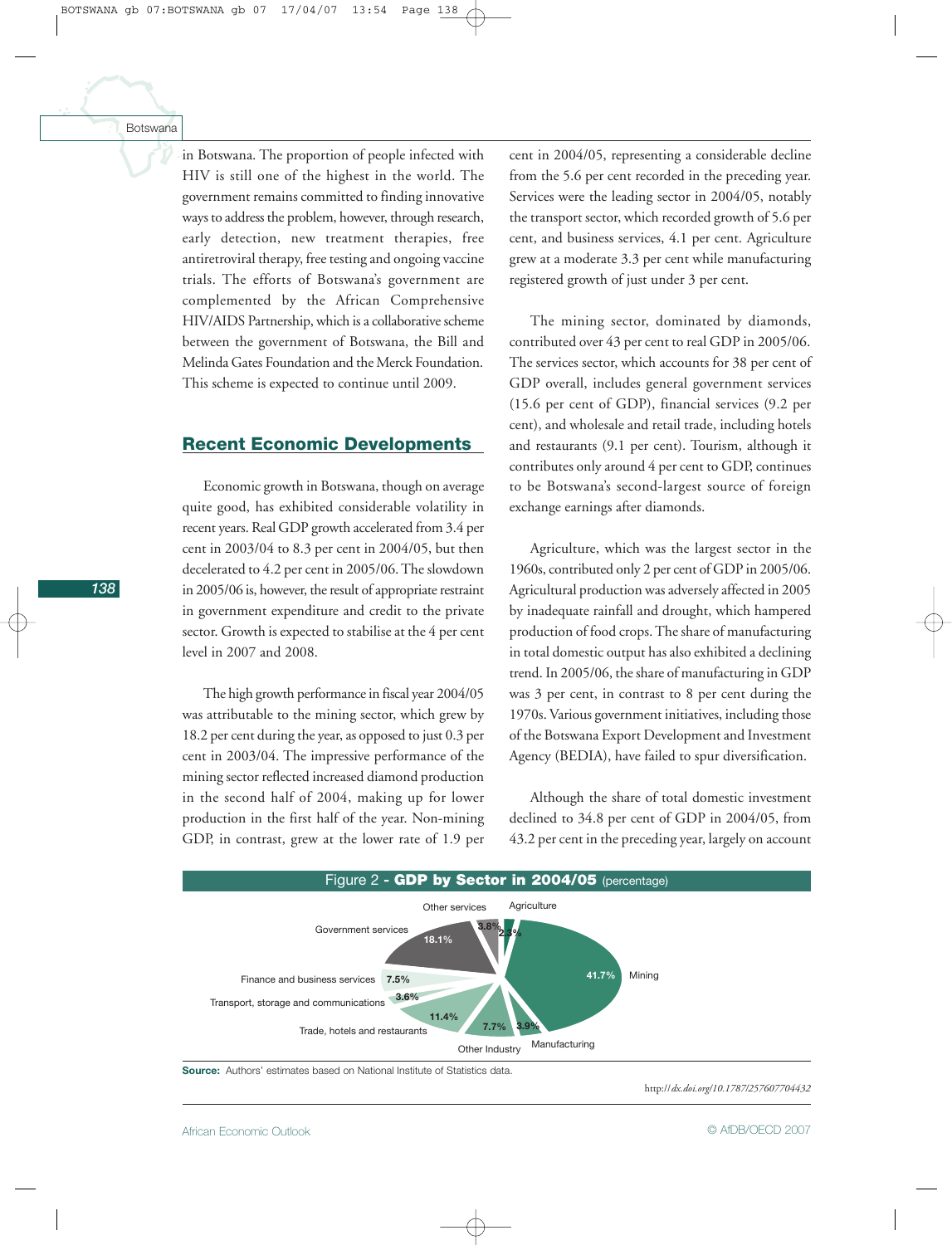of a 23 per cent decline in private investment, the investment-to-GDP ratio is very high in Botswana by African standards. The share of private investment in GDP has risen dramatically since 1998 and is estimated to have recovered strongly in 2006. Public investment

also declined in 2004/05 but is estimated to have picked up in 2006. Investment, both public and private, is projected to continue to grow strongly at around 8 per cent.

| Table 1 - <b>Demand Composition</b> (percentage of GDP) |         |                                              |            |                            |            |  |  |  |
|---------------------------------------------------------|---------|----------------------------------------------|------------|----------------------------|------------|--|--|--|
|                                                         | 1997/98 | 2004/05                                      | 2005/06(e) | 2006/07(p)                 | 2007/08(p) |  |  |  |
|                                                         |         | <b>Percentage of GDP</b><br>(current prices) |            | Percentage changes, volume |            |  |  |  |
| <b>Gross capital formation</b>                          | 30.1    | 34.8                                         | 15.8       | 8.3                        | 7.3        |  |  |  |
| Public                                                  | 15.0    | 9.1                                          | 18.0       | 9.0                        | 8.0        |  |  |  |
| Private                                                 | 15.1    | 25.6                                         | 15.0       | 8.0                        | 7.0        |  |  |  |
| Consumption                                             | 57.4    | 50.5                                         | 3.1        | 2.8                        | 2.7        |  |  |  |
| <b>Public</b>                                           | 27.1    | 22.8                                         | 4.1        | 4.1                        | 4.1        |  |  |  |
| Private                                                 | 30.3    | 27.8                                         | 2.4        | 1.8                        | 1.7        |  |  |  |
| <b>External sector</b>                                  | 12.5    | 14.7                                         |            |                            |            |  |  |  |
| Exports                                                 | 56.6    | 49.8                                         | 1.6        | 3.4                        | 3.3        |  |  |  |
| Imports                                                 | $-44.1$ | $-35.1$                                      | 8.7        | 4.0                        | 3.6        |  |  |  |

**Source:** IMF and National Institute of Statistics data; estimates (e) and projections (p) based on authors' calculations.

http://*[dx.doi.org/10.1787/261103801637](http://dx.doi.org/10.1787/261103801637)*

#### **Macroeconomic Policies**

The Vision 2016 policy document, which sets ambitious goals for economic growth and poverty reduction, continues to guide macroeconomic policy in Botswana. The main elements of the country's economic strategy are also articulated in NDP9. A key objective remains macroeconomic stability in an economy that is prone to large, unanticipated fluctuations in earnings from mining, as well as shocks such as droughts. Another primary objective is to create an environment conducive to private-sector development and export diversification.

#### *Fiscal Policy*

Botswana is well known for its fiscal prudence. Fiscal policy is aimed at ensuring that public resources are effectively used to provide the socio-economic infrastructure needed for rapid private-sector development and export diversification. The fiscal stance of the government is spelled out in the annual budget statements presented to parliament. It is noteworthy that, for 16 years prior to 1998/99, the government recorded budget surpluses and the Bank of Botswana (BoB) accumulated a comfortable stock of foreign exchange reserves. From 1998/99 to 2003/04, the government incurred moderate fiscal deficits. In 2004/05, a budget surplus of 1.8 per cent of GDP was recorded, up from a modest deficit of 0.2 per cent of GDP in the preceding year. Although the government has estimated a budget surplus of 1.5 per cent of GDP in 2005/06, many independent forecasts point to a marginal deficit of around 0.2 per cent of GDP for the next two years.

The maintenance of this healthy fiscal balance was made possible by the government's prudent macro-economic management and the introduction of a number of measures to raise revenues and control expenditure. These include the introduction of the value-added tax (VAT) system and freezing of growth in certain expenditure categories such as official travel. Recently, the departments of Customs and Excise, VAT and Taxes were merged to form the Botswana Unified Revenue Service (BURS). Similarly, in 2005 a Fiscal Rule Budgetary Mechanism was introduced, which caps total expenditures at 40 per cent of GDP. For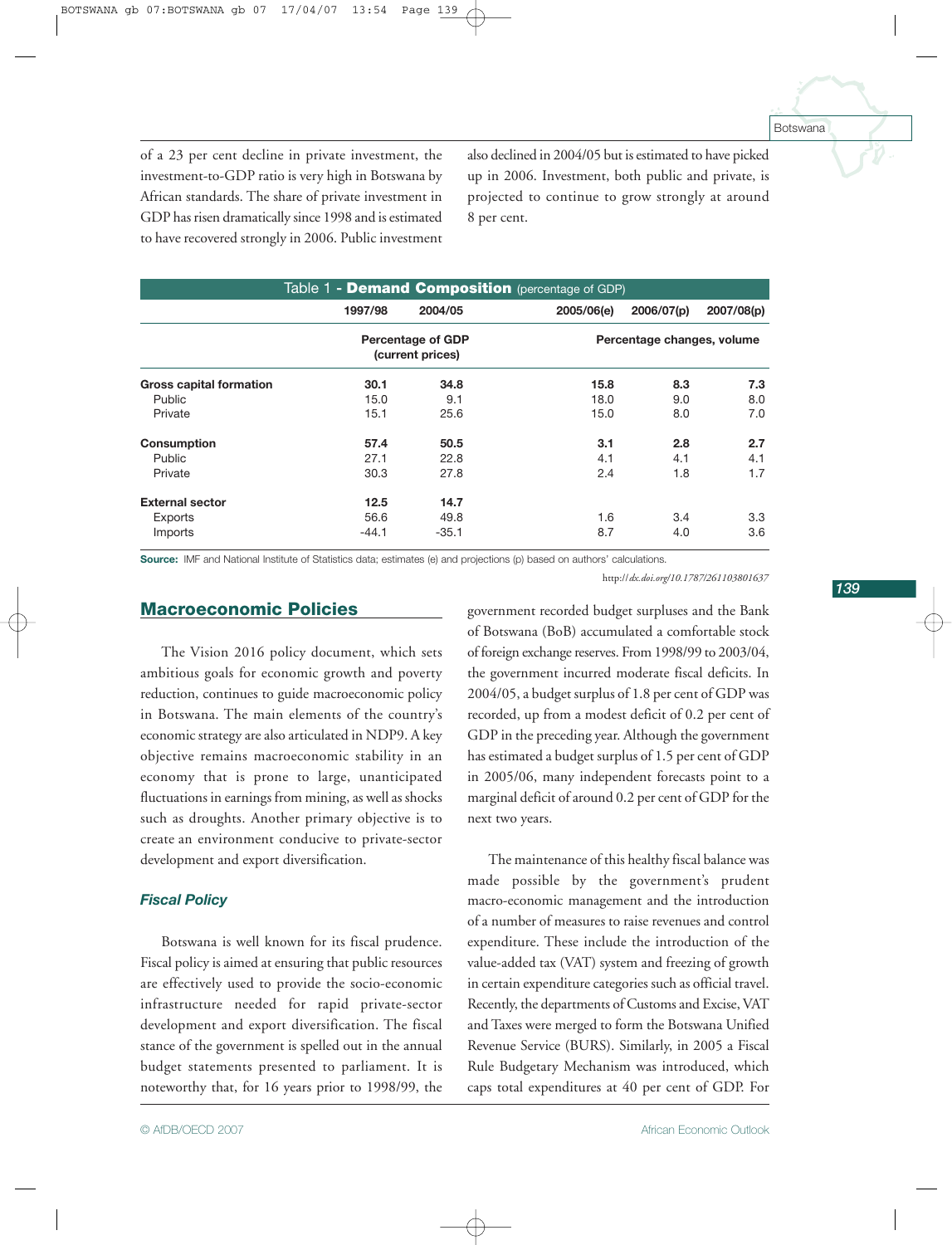| Table 2 - <b>Public Finances</b> (percentage of GDP) |         |         |         |      |        |                                          |        |
|------------------------------------------------------|---------|---------|---------|------|--------|------------------------------------------|--------|
|                                                      | 1997/98 | 2002/03 | 2003/04 |      |        | 2004/05 2005/06(e) 2006/07(p) 2007/08(p) |        |
| Total revenue and grants <sup>a</sup>                | 41.2    | 37.0    | 38.0    | 36.8 | 36.9   | 37.0                                     | 36.1   |
| Tax revenue                                          | 33.6    | 31.7    | 33.2    | 33.3 | 33.7   | 33.6                                     | 33.4   |
| Grants                                               | 0.6     | 0.2     | 0.1     | 0.7  | 0.4    | 0.6                                      | 0.0    |
| Total expenditure and net lending <sup>a</sup>       | 36.3    | 40.6    | 38.2    | 35.7 | 37.1   | 37.1                                     | 36.5   |
| Current expenditure                                  | 24.0    | 29.9    | 30.4    | 28.2 | 28.1   | 27.5                                     | 26.5   |
| <b>Excluding interest</b>                            | 23.6    | 29.7    | 29.9    | 27.6 | 27.5   | 27.1                                     | 26.5   |
| Wages and salaries                                   | 8.4     | 10.2    | 9.7     | 10.5 | 9.8    | 9.4                                      | 9.0    |
| Interest                                             | 0.4     | 0.2     | 0.5     | 0.6  | 0.5    | 0.4                                      | 0.0    |
| Capital expenditure                                  | 13.4    | 10.9    | 10.0    | 8.0  | 9.3    | 9.7                                      | 10.0   |
| <b>Primary balance</b>                               | 5.3     | $-3.4$  | 0.3     | 1.8  | 0.3    | 0.3                                      | $-0.3$ |
| <b>Overall balance</b>                               | 4.9     | $-3.6$  | $-0.2$  | 1.2  | $-0.2$ | $-0.1$                                   | $-0.3$ |

a. Only major items are reported.

**Source:** Domestic authorities' data; estimates (e) and projections (p) based on authors' calculations. http://*[dx.doi.org/10.1787/211722037833](http://dx.doi.org/10.1787/211722037833)*

2006/07, a number of adjustments were made to the tax system; for example, the income threshold exempt from taxation was raised to 30 000 pula from 25 000 pula. Civil service salaries were increased by 8 per cent, slightly below the 8.5 per cent inflation rate forecast for 2006/07.

#### *Monetary Policy*

Monetary policy in Botswana seeks to achieve low inflation and a stable exchange rate.The BoB's annual target rate of inflation was 4 to 7 per cent in 2006. For the first time, the BoB also set a medium-term target rate for the 2006-08 period, at 3 to 6 per cent. The medium-term inflation target was introduced in recognition of the lag between a policy change and its impact on the ultimate objective. It also affords the monetary authorities sufficient time to adjust policy as needed in response to shocks, such as large changes in administered prices, and is intended to help stabilise inflationary expectations.

In controlling inflation, the Bank of Botswana uses the growth rate of commercial bank credit as an intermediate target. Although the BoB has no direct influence on fiscal policy, it does monitor trends in

the government budget, focusing on the impact of fiscal policy on its inflation objective.

In 2006, inflation averaged 12.5 per cent, up from 11.4 per cent in the preceding year, and well above the target range. The rise in inflation was attributable in part to increases in administered prices, including the re-introduction of fees in government secondary schools, which contributed 1.1 percentage points, and fuel prices, which were increased three times in the first half of 2006 in response to high international oil prices and contributed around 1 percentage point to inflation<sup>1</sup>. Core inflation also increased from 11.1 per cent at the end of 2005 to 12.1 per cent in June 20062.

#### *External Position*

Exports of diamonds accounted for around 75 per cent of total exports on average over the 1980-2005 period, with other mining products accounting for roughly another 10 per cent. In 2005, diamond exports were 80 per cent of total exports, followed by copper and nickel (9 per cent), vehicles and parts (4 per cent), and textiles (3 per cent). Meat and meat products, which were Botswana's main exports until the early 1970s, declined to less than 1 per cent of total exports.

<sup>1.</sup> Bank of Botswana, *Mid-Term Review of Monetary Policy Statement*, 2006.

<sup>2.</sup> Core inflation is based on average inflation excluding outlier months.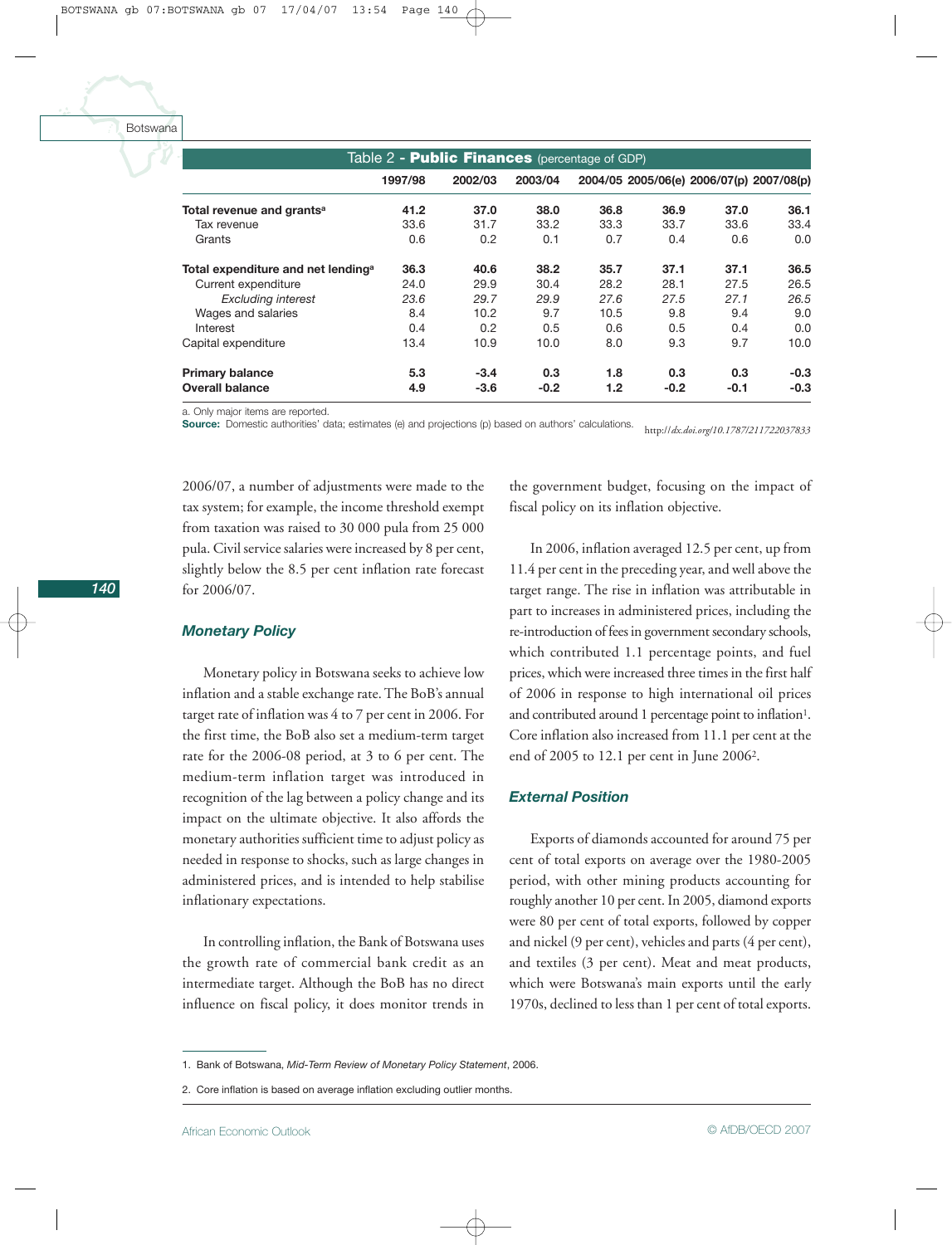The remarkable growth in diamond exports, along with prudent macroeconomic policies that restrained import demand, ensured that Botswana maintained a very strong balance-of-payments position, which led to the accumulation of large foreign exchange reserves. As at the end of 2006, Botswana's foreign reserves stood at \$6.2 billion, enough to cover 27 months of imports of goods and services.

Botswana's trade balance has consistently been positive. In 2004/05, the trade surplus increased to nearly 11 per cent of GDP, up from 5 per cent in the preceding year. Similarly, the current account surplus rose to around 8 per cent of GDP, as opposed to a deficit of 1.1 per cent of GDP in the preceding year. The current account surplus is forecast to increase further in the next two years.

Botswana's principal trade partners are the Southern African Customs Union (SACU) member countries (especially South Africa), the United Kingdom, the United States and the rest of Europe. Botswana's trade policies are largely dictated by its membership of SACU.The SACU agreement provides for a common external tariff structure and duty-free movement of goods originating within the customs union, except in specified exceptional circumstances. Currently, Botswana also participates in a number of other bilateral and multilateral agreements, including the Cotonou Partnership Agreement between the European Union (EU) and the African, Caribbean and Pacific (ACP) states (to be replaced by the Economic Partnership Agreement – EPA – currently being negotiated between the EU and the Eastern and Southern African regional grouping), the Generalised System of Preferences

| Table 3 - Current Account (percentage of GDP) |         |         |         |        |        |                                                  |        |
|-----------------------------------------------|---------|---------|---------|--------|--------|--------------------------------------------------|--------|
|                                               | 1997/98 | 2002/03 |         |        |        | 2003/04 2004/05 2005/06(e) 2006/07(p) 2007/08(p) |        |
| Trade balance                                 | 12.6    | 7.8     | 4.9     | 10.9   | 7.7    | 7.4                                              | 7.7    |
| Exports of goods (f.o.b.)                     | 51.2    | 40.8    | 33.3    | 40.1   | 39.4   | 39.8                                             | 40.1   |
| Imports of goods (f.o.b.)                     | 38.6    | 33.0    | 28.4    | 29.2   | 31.7   | 32.4                                             | 32.4   |
| <b>Services</b>                               | $-4.9$  | $-0.1$  | $-0.5$  | $-0.3$ | 3.2    | 3.3                                              | 3.3    |
| Factor Income                                 | 2.5     | $-9.2$  | $-11.3$ | $-7.9$ | $-6.7$ | $-5.3$                                           | $-4.5$ |
| <b>Current transfers</b>                      | 5.0     | 3.7     | 5.8     | 5.4    | 4.5    | 5.9                                              | 5.4    |
| Current account balance                       | 15.3    | 2.2     | $-1.1$  | 8.1    | 8.8    | 11.3                                             | 11.9   |

**Source:** Source: Domestic authorities' data; estimates (e) and projections (p) based on authors' calculations

http://*[dx.doi.org/10.1787/703668733667](http://dx.doi.org/10.1787/703668733667)*

(GSP), the United States' African Growth and Opportunity Act (AGOA) and the World Trade Organisation (WTO).

Exchange-rate policy aims to balance the sometimes conflicting objectives of boosting non-traditional exports and lowering inflation. The policy has pegged the nominal effective exchange rate (NEER) of the pula to a basket of currencies comprising the IMF Special Drawing Right (SDR) and the South African rand in proportions that reflect Botswana's trade shares. Stability of the NEER has acted as a nominal anchor for monetary policy. In recent years, however, the real exchange rate of the pula has exhibited considerable volatility. For instance, the NEER appreciated by 25 per cent between 2000 and 2003, but was devalued by

7.5 per cent in February 2004. In May 2005, a crawling peg for the NEER was introduced, under which a further nominal devaluation of the pula by 12.5 per cent occurred. During this period, however, the real effective exchange rate appreciated by about 3.5 per cent as the downward crawl of the nominal exchange rate failed to offset fully the differential between domestic and trading partners' inflation rates.

To foster a more attractive investment climate, Botswana has completely liberalised the exchange control regime. Foreign direct investment (FDI) into Botswana has steadily declined from \$100 million in 1997 to around \$37 million in 2004, despite a relatively favourable investment climate and political stability. Foreign investors are perhaps deterred by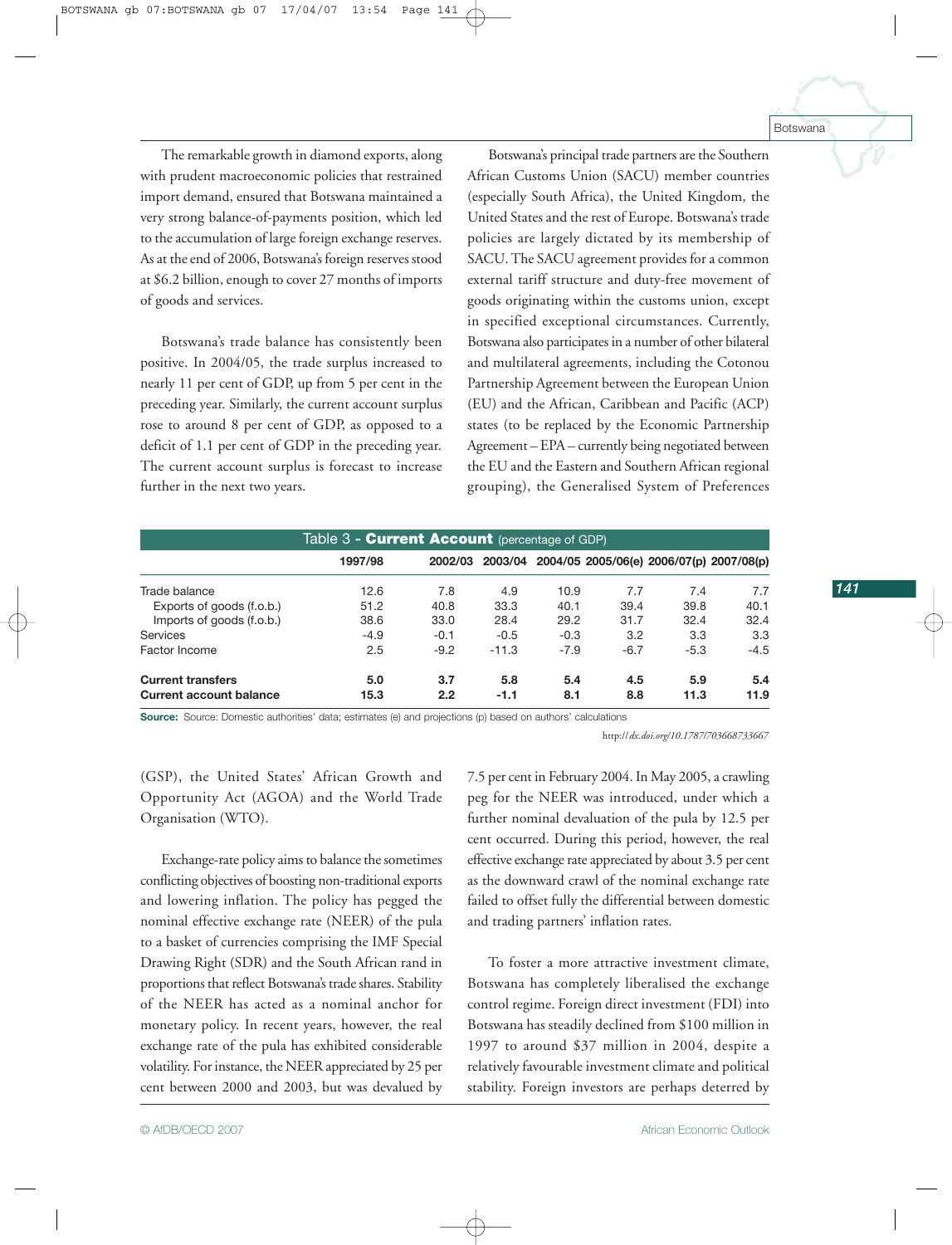Botswana

**0 5 10 15 20 25 2000 2001 2002 2003 2004 2005 2006 2007 2008** ■ Debt/GDP **———** Service/X

Figure 3 **- Stock of Total External Debt** (percentage of GDP) **and Debt Service** (percentage of exports of goods and services)

*142*

**Source:** IMF.

Botswana's situation as a small landlocked country. Low incomes and the HIV/AIDS pandemic might also curtail the volume of FDI inflows in sectors other than natural resources.

## **Structural Issues**

#### *Recent Developments*

For over four decades, Botswana has based its development strategies on the NDPs.These plans cover a six-year cycle, subject to a mid-term review every three years.The first eight NDPs (from NDP1, 1966- 69, to NDP8, 1997/98-2002/03) focused on the twin objectives of achieving sustainable economic growth and diversification of the economy. The current plan (NDP9, 2003/04-2008/09) continues this focus with an emphasis on competitiveness in global markets. A mid-term review of NDP9 carried out in 2005 revealed that the targets for diversification were again not being achieved. The government is reassessing its strategy,

http://*[dx.doi.org/10.1787/213686530562](http://dx.doi.org/10.1787/213686530562)*

focusing on a few key economic reforms, including privatisation and reform of public-sector management.

Although the investment climate in Botswana is among the best in sub-Saharan Africa, theWorld Bank's *Doing Business* indicators reveal deterioration in 2006, with Botswana's rank falling to 48<sup>th</sup> from 44<sup>th</sup> out of 175 countries. The deterioration was most marked in the category of business licensing, where Botswana's position fell to 136th from 115th. Botswana also ranks poorly in investor protection, where its position fell to 118th from 114th. Clearly, there is room for improvement in these matters.

The government has recently created a High Level Consultative Council (HLCC), chaired by the country's president, consisting of government and private-sector representatives. Sectoral HLCCs were established to identify constraints at the industry level, and their recommendations are forwarded to the main HLCC for consideration. The government has also put in place other institutions, programmes and policies aimed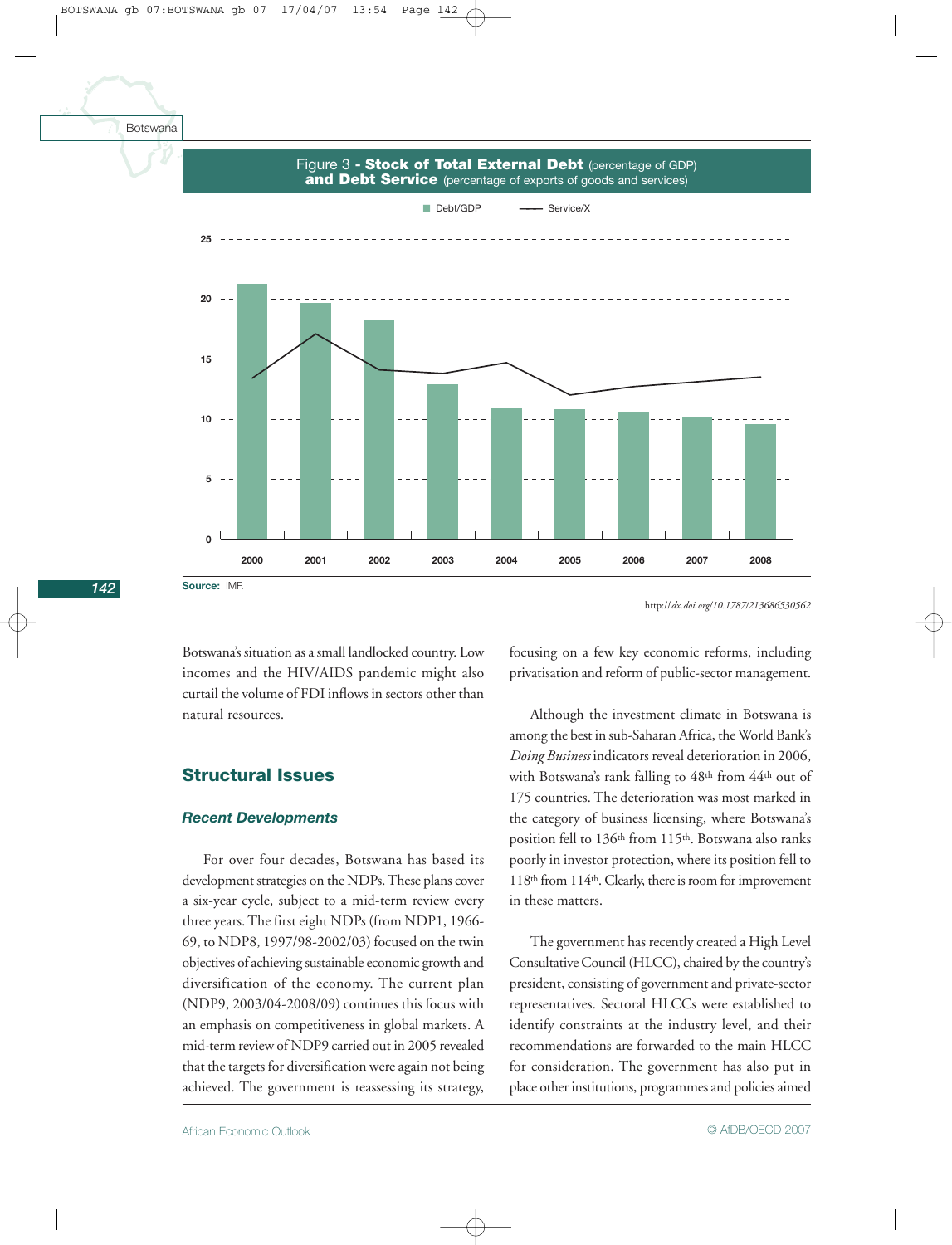at promoting the development of the private sector. These include the Botswana Confederation of Commerce, Industry and Manpower (BOCCIM), the Hospitality and Tourism Association of Botswana (HATAB), the Botswana Export Credit Insurance and Guarantee Company Limited (BECI), the Botswana Bureau of Standards (BOBS), the Industrial Development Policy, the Small, Medium and Micro Enterprises (SMME) Policy, the Citizen Entrepreneurial Development Agency (CEDA) and the Botswana Export Development and Investment Agency (BEDIA).

The government set up the Public Enterprises and Privatisation Agency (PEEPA) five years ago, but since its establishment PEEPA has made little progress in divestiture. It has, however, undertaken a review of the operations and activities of local and central government departments and public enterprises, and has examined the availability of opportunities for private-sector participation in these public institutions. PEEPA also developed the Privatisation Master Plan for Botswana, which has since been approved by government. The Master Plan provides the framework and guidelines for the implementation of reforms to increase private sector participation in the economy. In addition, PEEPA has developed guidelines and manuals to help managers of public institutions implement privatisation in a consistent, transparent and equitable manner. These include the Contracting Out Guidelines and the Divestiture Procedure Manuals, and plans are under way to introduce procurement guidelines for publicprivate partnerships. PEEPA's annual work plan for 2005/06 included a feasibility study on merging the National Development Bank (NDB) and the Botswana Savings Bank (BSB). The study has since been completed, and the government has requested revisions of the recommendations. PEEPA is now finalising the procedures for the establishment of the Privatisation Trust Fund, which will hold shares of the privatised entities for the purpose of citizen economic empowerment.

#### *Access to Drinking Water and Sanitation*

Both surface and underground water resources are scarce in Botswana. Over most of the country, rainfall is low, varying from 250 mm a year in the far southwest to 650 mm in the extreme north; the national average is only 450 mm. Most of the rainfall, surface water and water in the soil is lost through evaporation and evapotranspiration, as open water evaporates at a rate of about 2 000 mm per year. Recurrent periods of drought exacerbate water scarcity.

Eighty per cent of Botswana is covered by the sands of the Kalahari desert, which has no effective drainage system apart from dry valleys, which hardly carry any water even after intense rainfall. The thickness of the Kalahari sand beds inhibits groundwater recharge through rainfall in most areas. Groundwater can be found beneath these sand beds, but generally at great depth, and with low yields that can support few people and livestock. Away from the Kalahari, groundwater is found closer to the surface (30-100 metres in eastern Botswana) and is recharged from rainfall. Surface water resources are concentrated in the thinly populated Ngamiland and Chobe districts, where the only perennial sources – the Okavango delta and theKwando, Chobe and Liyanti rivers – are found. These two river systems provide 95 per cent of Botswana's surface water resources.

Although Botswana continues to develop its water resources at very great expense, demand for water has been rising over the years owing to the increasing degree of urbanisation coupled with the increasing affluence of the population. Botswana's total annual water demand reached 20 million m3 in 1990, with the agricultural sector, mainly livestock and limited irrigation, consuming about half of this. By 2006, water demand in Botswana has risen to about 88.3 million m<sup>3</sup>. This demand level is projected to rise to about 104.8 million m<sup>3</sup> in 2015 and 186.5 million m3 in 2035.

A review of the water balance situation in Botswana reveals that, on average, more than 46 per cent of it is wasted though leakage, lack of demand management programmes and inefficient use. The current average water losses of the Department of Water Affairs (DWA) are 28 per cent and those of the Water Utilities Corporation (WUC) 10 per cent. Thus, significant savings could be made by addressing water conservation and demand management in Botswana. The need for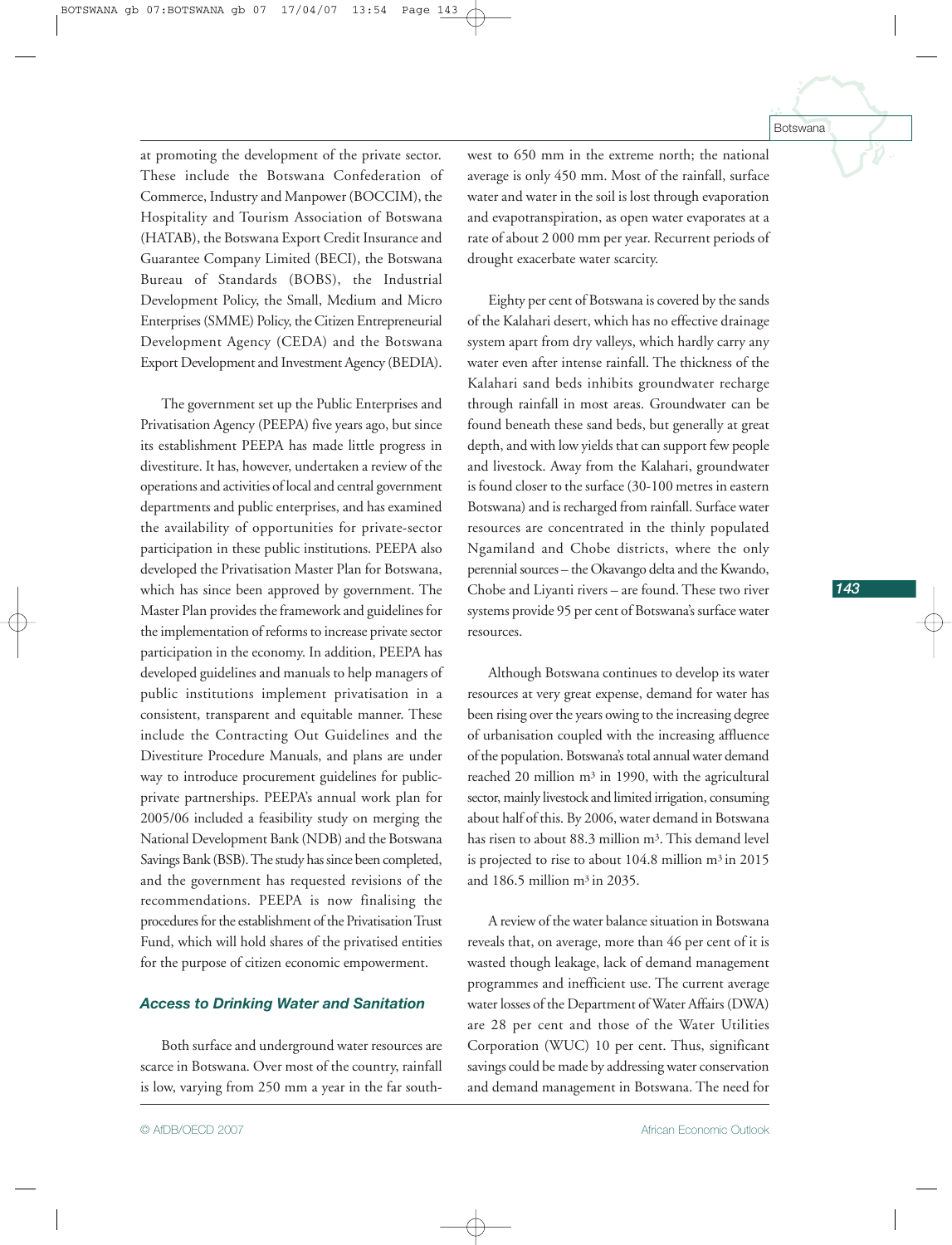accurate reporting and monitoring is therefore essential, as a starting point for future demand management and water conservation.

Botswana's future water demand will be met by utilisation of shared watercourses because the available water resources may be insufficient to meet future demand projections. Thus, participation in transboundary water resources management is one of the government's priorities, since most of the country's major rivers share courses with neighbouring countries. Botswana has entered into four trans-boundary agreements concerning watercourses, namely the Orange-Senqu, Limpopo, Okavango and Zambezi rivers.

Water resources management is the responsibility of a number of institutions, including the Ministry of Minerals, Energy and Water Resources (MMEWR), Ministry of Local Government (MLG), Ministry of Agriculture (MOA), district councils, the National Conservation Strategy (Coordinating) Agency (NCSA), and the Department of Waste Management and Pollution Control (formerly the Department of Sanitation and Waste Management). The MMEWR has overall responsibility for policy in the water sector. Within MMEWR, the DWA is responsible for groundwater investigations, protection and monitoring of resources, and water supply development in rural areas.

In the area of water resources development (i.e. construction of dams and well-fields, water transfer from source to user point, and water reticulation at the end user point), theWUC, a wholly government owned parastatal, is responsible for development of infrastructure and water supply to six urban centres. WUC supplies clean, safe drinking water to about 34 per cent of Botswana's population.

Significant progress has been made in the provision of water infrastructure, and the government of Botswana is committed to implementing the NDP9 projects in the water services sector. Planned projects in the next two years include: *i)* construction of the Lotsane, Ntimbale, Lower Shashe and Thune dams; *ii)* construction of new village water supply systems and major rehabilitation works on 13 existing systems;

*iii*) expansion of urban water supply systems to address increasing demand (which is growing by 16 per cent annually); *iv)* groundwater resources investigation and development (four projects).

Water quality issues are governed by regulatory standards formulated by the Botswana Bureau of Standards, which stipulates product quality standards and the penalties for breach of such standards. In terms of water charges, the government subsidises the operating costs of water delivery by more than 40 per cent. In addition, there is a subsidy on water infrastructure. The structuring of water charges clearly reflects the government's policy of making water available to rural communities at an affordable charge.

Although water is scarce in Botswana, the country is determined to provide universal access to safe drinking water. The proportion of the population with sustainable access to safe drinking water increased from 77 per cent in 1996 to 97.7 per cent in 2000. Recently, however, this figure has marginally declined, as the data for 2005 indicate that 96 per cent of the population had access to safe drinking water. Surface water resources, though limited, continue to constitute the main sources of water supply in urban areas, while rural areas largely rely on groundwater resources. There are around 25 000 officially registered boreholes in Botswana, of which 10 000 are owned by the government. All officially recognised settlements have at least one standpipe within an average radius of 400 metres for every household, provided and maintained by the government.

Some disparities are found between urban and rural areas in terms of access to water. In 2000, nearly all households in urban areas had running water in their homes (52.1 per cent) or could fetch it from a nearby public standpipe. Only 9.1 per cent of rural households had piped water in their homes. About 84.2 per cent have access to public standpipes, while about 7 per cent of rural dwellers did not have access to safe drinking water at all.

Although Botswana has made great strides in terms of potable water supply, the wastewater and sanitation sector has not grown to the same extent. Currently, only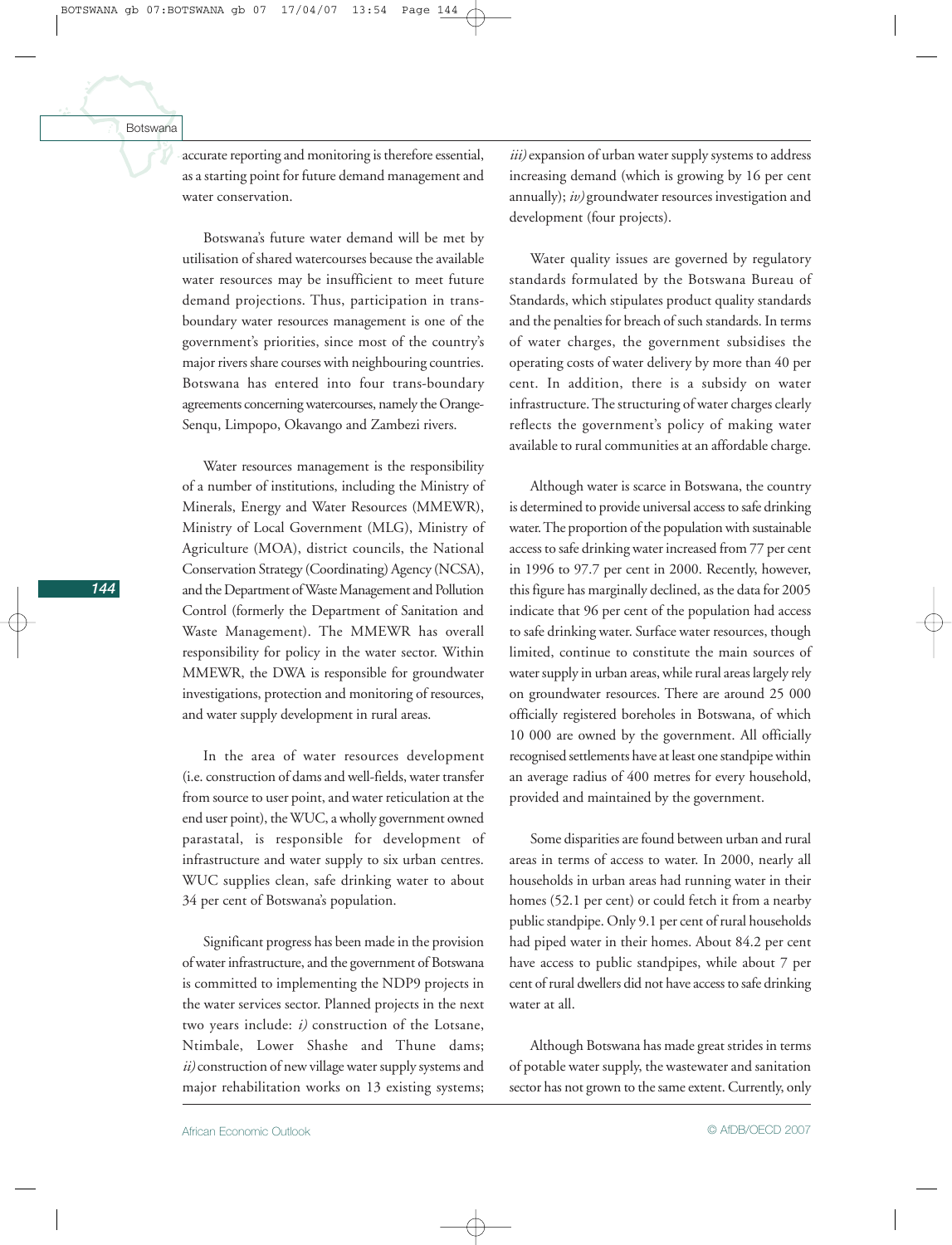41 per cent of the population in Botswana has access to sanitation. The Botswana's Landfill Guidelines and Waste Management Act (1998) and the Sanitation and Waste Management Policy of August 2001 provide the necessary institutional, administrative and legal structures for the implementation of a programme of action on sanitation. The creation of the Department of Sanitation and Waste Management in the Ministry of Local Government was instrumental in the development of the National Master Plan for Wastewater and Sanitation (NMPWS) in 2003.

Gaborone has a wastewater treatment plant, and there is a biological filtration plant in Francistown to treat the city's wastewater. With the exception of these two cities, all of the municipal wastewater treatment plants in Botswana are currently using waste stabilisation pond systems, with or without anaerobic pre-treatment. The wastewater from government institutions is also treated in waste stabilisation pond systems except for the smallest institutions, where communal septic tanks are used.

The NMPWS aims to double sewerage coverage from 12.5 per cent of the population to 25 per cent by 2030. Botswana currently has about 75 wastewater treatment facilities and manages to recover only half of its annual throughput of wastewater for reuse. To improve the coverage of waste management and sanitation in the country, NDP8 (1997-2003) provided for the construction of 22 000 latrine substructures in villages and other remote settlements. A total of 18 635 latrines (about 85 per cent of planned) have been completed. In addition to the latrines, other technological approaches have been tried in the villages. One such technology is the Enviro Loo, a sealed dry compost unit incorporating accelerated dehydration utilising a wind-powered turbine ventilator.

# **Political Context and Human Resources Development**

Botswana is well known for political stability and good governance, and democratic principles are deeply entrenched following decades of successful democratic transitions. Botswana operates a multi-party democracy with a parliamentary system of government. In thelast election, President Festus Mogae was re-elected, and his party, the Botswana Democratic Party (BDP), won 44 of the 57 parliamentary seats. Despite the country's long experience of democracy, the opposition parties are very weak, fragmented and unco-operative.

In spite of its excellent economic performance, Botswana faces the serious development challenges of chronic unemployment, high levels of poverty and the HIV/AIDS pandemic. The rate of unemployment increased from 14 per cent in early 1990s to 24 per cent in 2004/05. Unemployment is much higher among women (24 per cent) than among men (17 per cent), even though the labour force participation rate for women is far lower than that for men.

In terms of regional distribution, unemployment is highest in urban villages (25 per cent), followed by rural areas (18 per cent) and lowest in urban towns (16 per cent). As in most developing countries, unemployment is most prevalent among young people aged between 15 and 24 years. The overall youth unemployment rate in Botswana is over 40 per cent; the rate for females is higher at 48 per cent unemployment, while male youth unemployment is 35 per cent.

A number of factors have contributed to the growing unemployment in Botswana, including skill shortages (especially entrepreneurial skills), poor attitudes towards work that contribute to low productivity and lack of funds to start up a business. Recent studies on productivity in Botswana confirm that workers have a relaxed attitude to work and seem to lack motivation. There have been numerous efforts to address these problems in recent years, some by the Botswana National Productivity Centre.

A recent status report on progress towards the Millennium Development Goals (MDGs) shows that Botswana is on target to achieve many of these goals, including the poverty reduction target. Even so, the incidence of absolute poverty is still high in Botswana. Estimates from the 2002/03 Household Income and